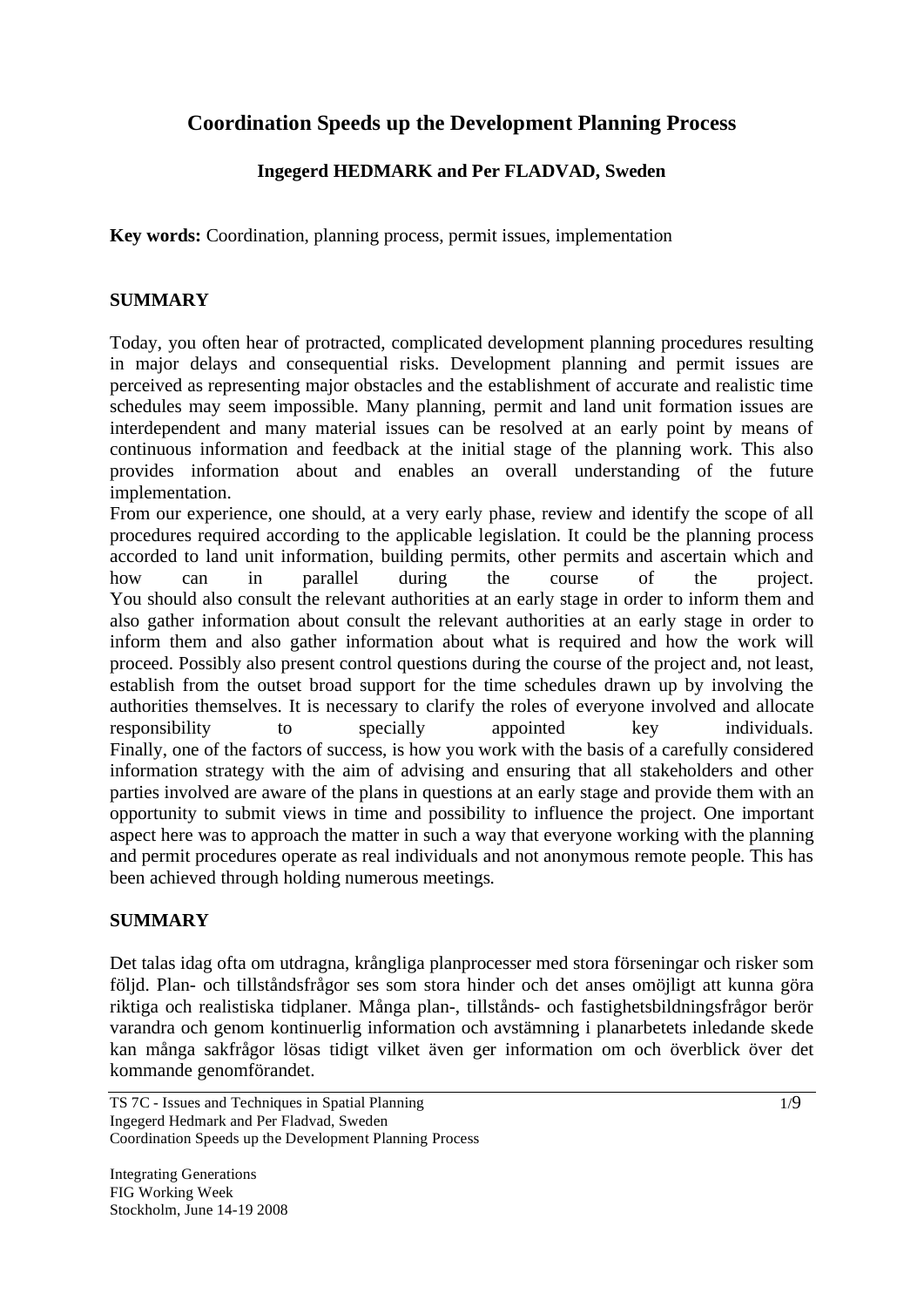Vår erfarenhet är att man i ett mycket tidigt skede bör gå igenom och analysera omfattningen av alla de ingående processerna som erfordras enligt gällande lagstiftning. Det kan vara detaljplaneläggning kopplat till markförvärv, fastighetsbildning, bygglov och övriga tillstånd. Till detta bör man samråda med berörda myndigheter för att informera och hämta information om vad som krävs och hur arbetet ska gå till, eventuellt ställa kontrollfrågor och inte minst förankra upprättade tidplaner. Alla projektdeltagares ansvar bör tydliggöras och nyckelpersoner ska utses. Slutligen är en av framgångsfaktorerna hur man arbetar med information och informationsstrategi. Alla utomstående som blir berörda ska bli medvetna om aktuella planer i ett tidigt skede och ha möjlighet att lämna synpunkter och möjlighet att påverka projektet. Alla som har arbetat med projektet har vidare blivit verkliga personer och inte anonyma individer, detta har skett genom ett stort antal möten i större och mindre arbetsgrupper.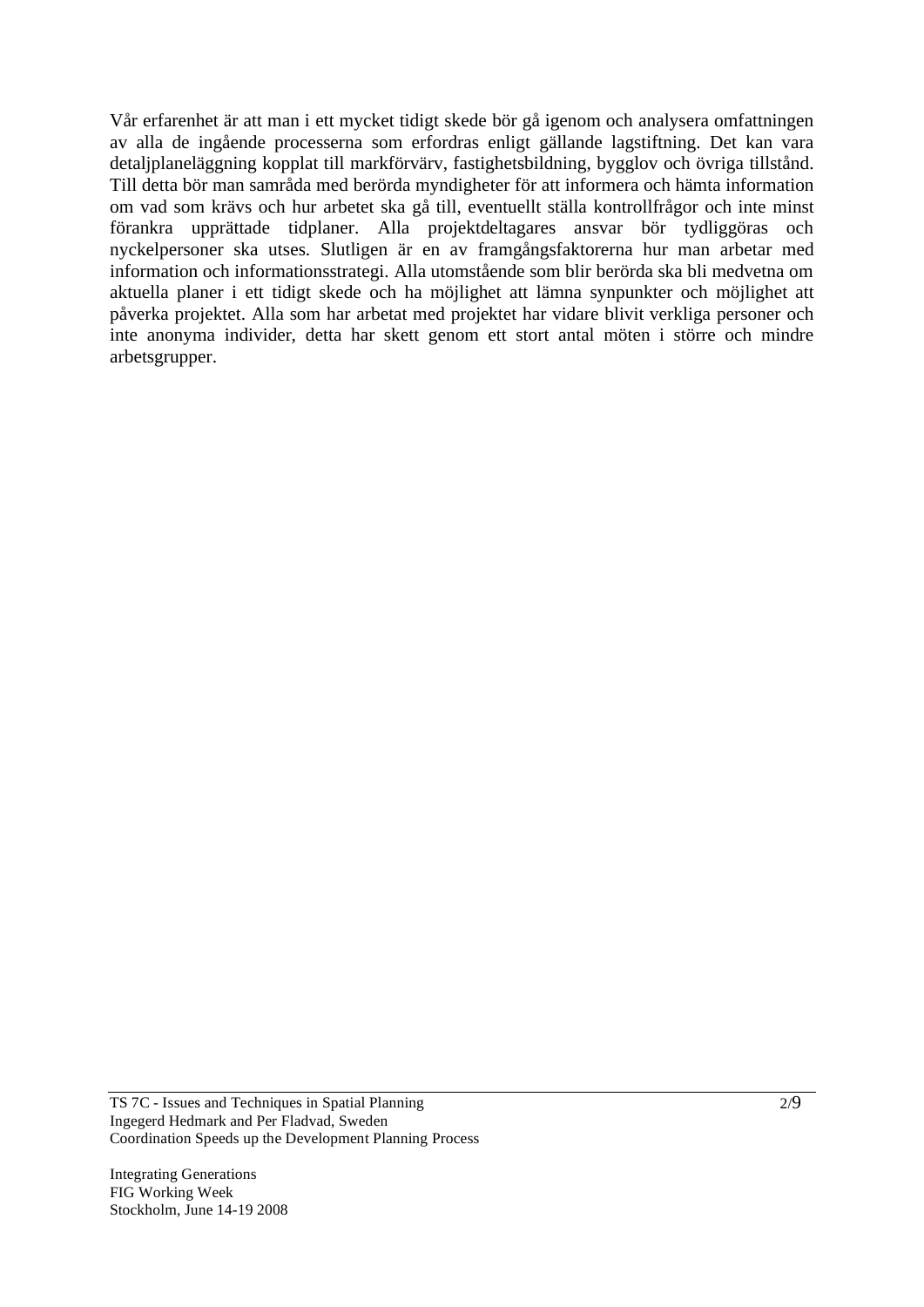# **Coordination Speeds up the Development Planning Process**

## **Ingegerd HEDMARK and Per FLADVAD, Sweden**

## **INTRODUCTION**

In May 2001, AB Storstockholms Lokaltrafik (Stockholm Transport - SL) started to plan a railway depot at Upplands-Bro for the new commuter trains. The new trains were expected to arrive at the newly built depot in May 2005, four years later.

In November 2001, we were engaged by SL to deal with the sub-project 'Planning and permit issues', which covered all permit issues including the preparation of the detailed development plan and the necessary agreements.

We explain below how we dealt with a complex project where the time for completion was the overriding priority. This meant that we had a year and a half to get all of the planning and permit rights ready, including the land unit formation, for the start of construction.



#### **Time schedule – description of the process**

We initially conducted a meticulous analysis of the permits, etc. that would be required and the issues that would have to be dealt with and overcome in order to be able to keep to the project's tight time schedule. With this point of departure, we planned the work and analysed future resource and skills requirements; this was necessary to ensure that we would not encounter any setbacks owing to surprises or 'new' issues that might delay implementation.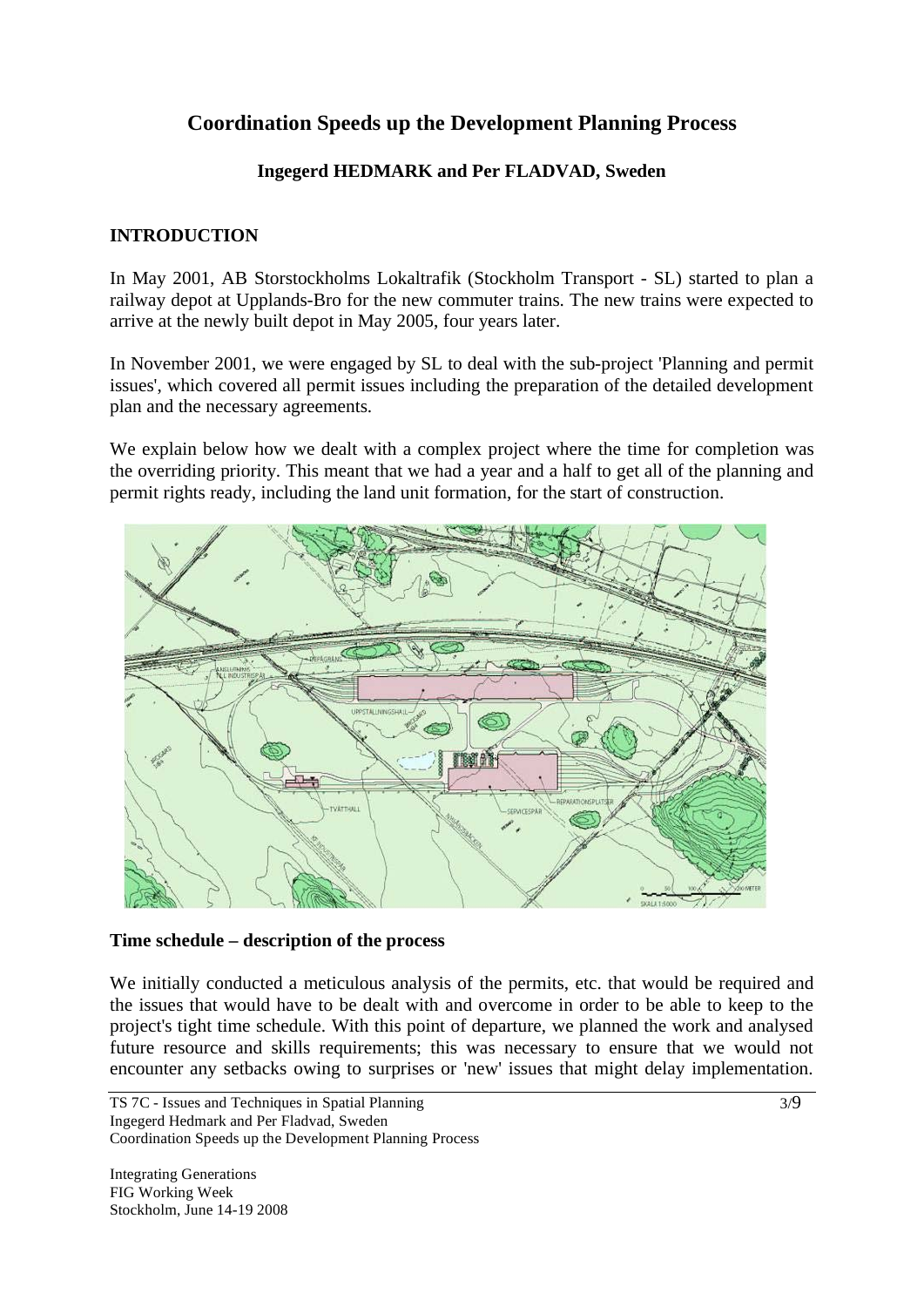Our goal was that all these processes would advance 'hand-in-hand', so that on the day when the detailed development plan entered into final force the necessary land unit could be officially formed and registered and the building permit documents would be ready for a building permit.

The most important thing that we did was to firmly establish overall support for the time schedule and the issues that needed to be dealt with, both in relation to the permit-granting authorities and within the project itself. All parties committed themselves to work towards facilitating strict adherence to the time frames stipulated.

Another strategic measure was to, at an early stage, analyse and inform all 'stakeholders', that is to say, authorities, associations, groups or private individuals who were to submit views regarding various matters. They needed to feel that we respected them as participants in the process. An information strategy was drawn up to achieve this.

### **Detailed development plan process**

As the first step (Stage 1) in the detailed development plan process, the Municipality of Upplands-Bro and SL prepared a Planning Programme. This Programme described the background, reasons for the choice of location, the main preconditions, important known factors, planned land use and consequences of such use, together with a preliminary description of the implementation. The aim of the Programme was to ensure that the general public, parties with proprietary interests, interest groups, authorities and political parties would be able to keep themselves informed, influence and adopt from the outset a position on important issues of principle surrounding the project.

In order to pave the way for future stages, we took great care to describe in the Programme all of the core and controversial issues. Using this Programme as a point of departure, we drew up an information folder that was widely distributed. In addition to describing the physical plans and their impact, the folder also explained the aim of the developer and the benefits of the project for public transport within the region, the inhabitants of the municipality of Upplands-Bro and residents of Bro, and for the areas surrounding the depot.

At Stage 2, we prepared a draft detailed development plan based on the Programme and the views that we had received. Among other things, the draft described how land rights, limitations, rights and obligations would be dealt with and regulated. The detailed development plan was submitted for consultation and was released for public exhibition following amendments. We were also careful at this stage to cover all of the issues and proposals properly. The detailed development plan was approved by the Municipality in March 2003 and entered into final force following a Government decision in June 2003. The processing of the appeal by the County Administrative Board was made easier by the Board having been informed about the project at an early stage and subsequently kept informed, and also through their participation in quite a number of meetings that were important from their perspective. The entire time taken for the detailed development plan process, including the Planning Programme and appeal, amounted to one year and seven months.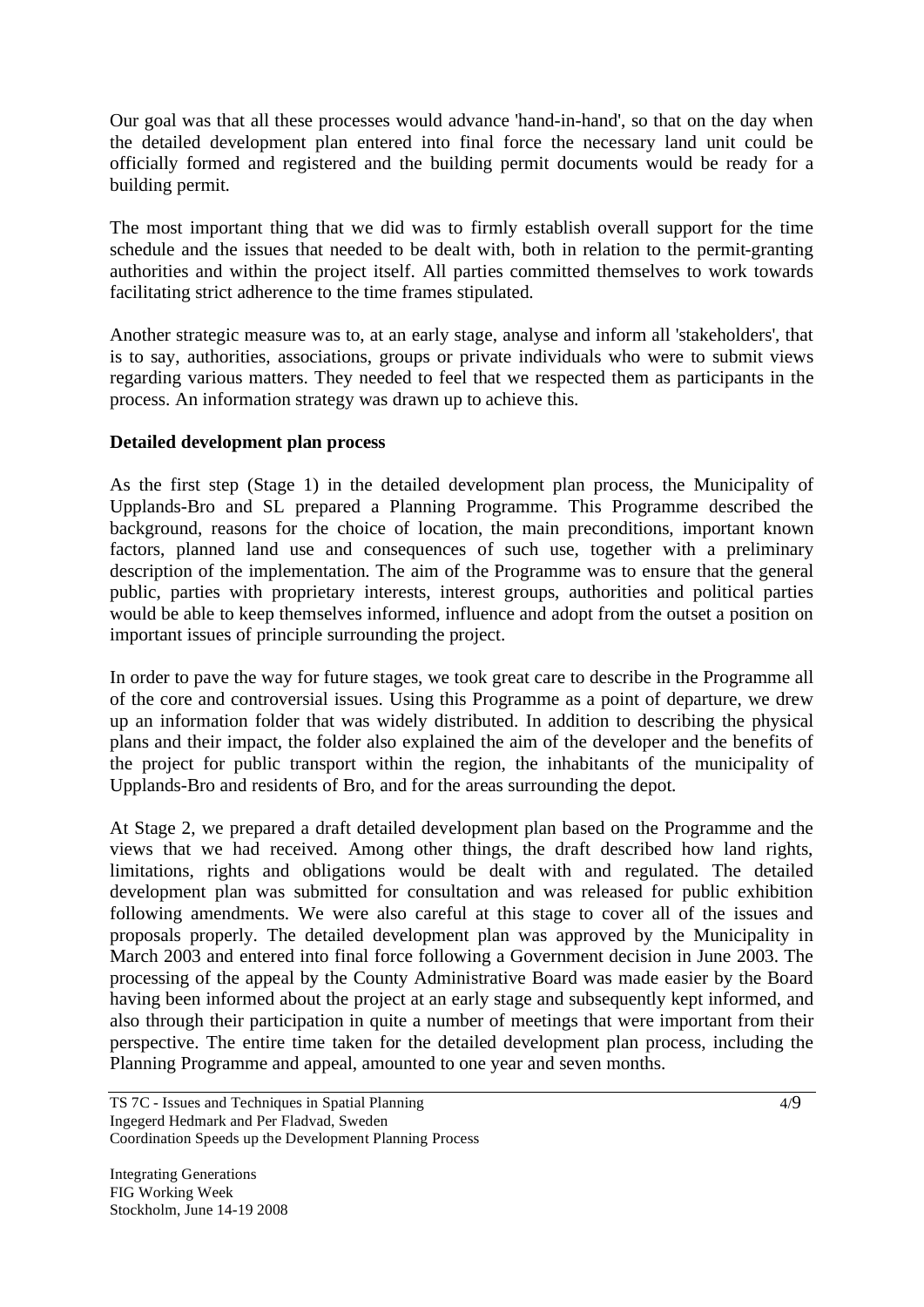## **Permits under the Environmental Code**

The project included several environmental matters that had to be dealt with under the Environmental Code (MB). The area forms part of an extensive area of national interest for tourism and outdoor recreation according to Chapter 4, Section 2 of MB. There is an estuary south of the area covered by the plan that is designated as a 'Nature 2000 area' and considered to be of national interest for nature conservancy (Chapter 7 of MB). A stream runs through the area covered by the plan, which is managed by a land drainage undertaking; this stream flows out into the estuary. The area comprises an ecologically sensitive wetland and softbottom habitat.

A special study has been carried out as regards the purification of surface water drainage to ensure that there would not be any impact on the sensitive areas or the groundwater. SL applied for a permit in the form of an environmental judgment to ensure that these aspects were considered, and similarly to get a permit for temporary groundwater reduction (in conjunction with the construction works).

- The permits required and notifications that must be submitted for this project under MB are:
- Permits under Chapters 9 and 11 of the Environmental Code for the diversion of groundwater, the temporary reduction of groundwater, handling surface water and works in water areas.
- Application for an exemption for the felling within the area of trees subject to habitat protection under Chapter 7, Section 11 of the Environmental Code.
- Notification under Chapter 9, Section 6 of the Environmental Code and Section 22 of the Hazardous Operations Ordinance.

Generally, it can be said that a high level of competence is required to be able to manage permit matters under MB. SL engaged an environmental lawyer who specialises in such matters. This was necessary to ensure that the matter could be processed within the specified timeframe and to remain focussed on the issues that were crucial to the matter.

The application was submitted to the Environmental Court in November 2002 and the decision made in April 2003. The judgment entered into final force in May 2003 and was granted on condition that the detailed development plan entered into force.

## **Acquisition of land**

In parallel with the detailed development plan procedure and planning the necessary permits, SL commenced negotiations with a number of landowners at the different alternative locations.

When the choice of location was coming nearer to a decision, a deal regarding the land acquisition was struck with the landowners affected. The land acquisition process started during the autumn of 2001 and the contracts were signed in 2002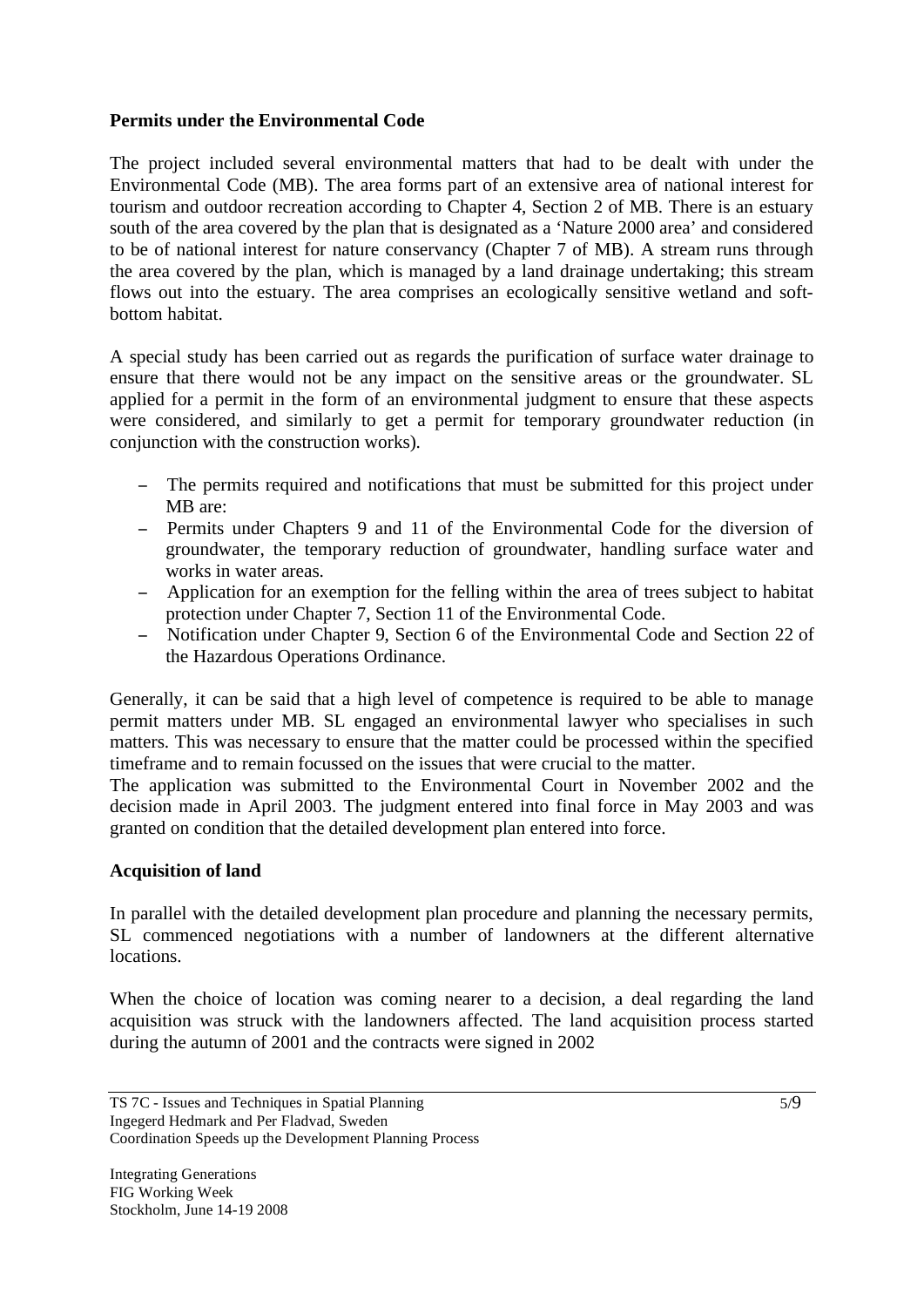| Structor                                                                       |          |   |      |         |                            |    |  |     |  |  |                           |  |      |  |                            |     |         |            |
|--------------------------------------------------------------------------------|----------|---|------|---------|----------------------------|----|--|-----|--|--|---------------------------|--|------|--|----------------------------|-----|---------|------------|
| TIME PLANNING SL-DEPOT Upplands Bro Time schedule - Amendment of detailed plan |          |   |      |         |                            |    |  |     |  |  |                           |  |      |  |                            |     |         |            |
|                                                                                | 2001     |   | 2002 |         |                            |    |  |     |  |  |                           |  | 2003 |  |                            |     |         | PorFladvad |
|                                                                                | Nov IDec |   | Jan  |         | Feb   Mar   Apr   May  Jun |    |  | Jul |  |  | Aug Sep   Oct   Nov   Dec |  | Jan  |  | Feb   Mar   Apr   May  Jun | Jul | Aug Sep |            |
| <b>OUTLINE PLAN</b>                                                            |          |   |      |         |                            |    |  |     |  |  |                           |  |      |  |                            |     |         |            |
| Approved City Executive Board (KS)                                             |          |   | 17   |         |                            |    |  |     |  |  |                           |  |      |  |                            |     |         |            |
| Adapted Municipal Cauncil (KF)                                                 |          |   |      | ∗       |                            |    |  |     |  |  |                           |  |      |  |                            |     |         |            |
| <b>DETELOPMENT PLANNING</b><br><b>PROGRAMME</b>                                |          |   |      |         |                            |    |  |     |  |  |                           |  |      |  |                            |     |         |            |
| Request Planning Pragramme                                                     |          | ☆ |      |         |                            |    |  |     |  |  |                           |  |      |  |                            |     |         |            |
| Decirion on approval of plan-                                                  |          |   | 17   |         |                            |    |  |     |  |  |                           |  |      |  |                            |     |         |            |
| Proparo Planning Pragrammo                                                     |          |   |      |         |                            |    |  |     |  |  |                           |  |      |  |                            |     |         |            |
| Early conrultation County Administrative                                       |          |   | 7    |         |                            |    |  |     |  |  |                           |  |      |  |                            |     |         |            |
| Board/Municipality<br>Material to KS                                           |          |   | 18   |         |                            |    |  |     |  |  |                           |  |      |  |                            |     |         |            |
| Conrultation decirion KS                                                       |          |   |      | 14      |                            |    |  |     |  |  |                           |  |      |  |                            |     |         |            |
| Study trip with Municipality                                                   |          |   |      | $V.7-8$ |                            |    |  |     |  |  |                           |  |      |  |                            |     |         |            |
| Inform public                                                                  |          |   |      | 21      |                            |    |  |     |  |  |                           |  |      |  |                            |     |         |            |
| Canrultation 21 Feb - 21 March                                                 |          |   |      |         |                            |    |  |     |  |  |                           |  |      |  |                            |     |         |            |
| Conrultation meeting                                                           |          |   |      |         | ٠                          |    |  |     |  |  |                           |  |      |  |                            |     |         |            |
| Material to KS                                                                 |          |   |      |         | 27                         |    |  |     |  |  |                           |  |      |  |                            |     |         |            |
| Approval of development plan                                                   |          |   |      |         |                            | 25 |  |     |  |  |                           |  |      |  |                            |     |         |            |
|                                                                                |          |   |      |         |                            |    |  |     |  |  |                           |  |      |  |                            |     |         |            |
| DETAILED DETELOPMENT PLAN                                                      |          |   |      |         |                            |    |  |     |  |  |                           |  |      |  |                            |     |         |            |
| Baricmap                                                                       |          |   |      |         |                            |    |  |     |  |  |                           |  |      |  |                            |     |         |            |
| Gentechnical arresrment                                                        |          |   |      |         |                            |    |  |     |  |  |                           |  |      |  |                            |     |         |            |
| Environmental impactstatement (MKB)                                            |          |   |      |         |                            |    |  |     |  |  |                           |  |      |  |                            |     |         |            |
| Proparo plan map                                                               |          |   |      |         |                            |    |  |     |  |  |                           |  |      |  |                            |     |         |            |
| Proparostatomont                                                               |          |   |      |         |                            |    |  |     |  |  |                           |  |      |  |                            |     |         |            |
| Propero to chnical mome                                                        |          |   |      |         |                            |    |  |     |  |  |                           |  |      |  |                            |     |         |            |
| Proparo implomontation description                                             |          |   |      |         |                            |    |  |     |  |  |                           |  |      |  |                            |     |         |            |
| Draft construction contract                                                    |          |   |      |         |                            |    |  |     |  |  |                           |  |      |  |                            |     |         |            |
| List of property ouners, etc.                                                  |          |   |      |         |                            |    |  |     |  |  |                           |  |      |  |                            |     |         |            |
| Material to KS                                                                 |          |   |      |         |                            | 3  |  |     |  |  |                           |  |      |  |                            |     |         |            |
| Conrultation decirion KS                                                       |          |   |      |         |                            | 30 |  |     |  |  |                           |  |      |  |                            |     |         |            |

At Stage 1 of the detailed development plan process, the Municipality of Upplands-Bro and SL prepared a Planning Programme. At Stage 2, we drew up a draft detailed development plan based on the Programme and the views that we had received. This detailed development plan was adopted by the Municipality in March 2003. The entire detailed development plan process took a year and seven months.

| Structor                                    |      |             |      |                 |  |                                                                                   |     |           |        |         |         |     |                 |     |                  |  |
|---------------------------------------------|------|-------------|------|-----------------|--|-----------------------------------------------------------------------------------|-----|-----------|--------|---------|---------|-----|-----------------|-----|------------------|--|
| <b>TIME PLANNING</b>                        |      |             |      |                 |  | SL-DEPOT Upplands Bro Proposed time schedule Land acquisition/Land unit formation |     |           |        |         |         |     |                 |     |                  |  |
|                                             | 2001 |             | 2002 |                 |  |                                                                                   |     |           |        |         | 2003    |     |                 |     | Ingegerd Hedmark |  |
|                                             |      | Nov Dec Jan |      | Feb   Mar   Apr |  | May Jun                                                                           | Jul | Aug   Sep | ∣Oet i | Nov Dec | Jan Feb | Mar | Apr   May   Jun | Jul | Aug   Sep        |  |
| <b>ACQUISITION OF LAND</b>                  |      |             |      |                 |  |                                                                                   |     |           |        |         |         |     |                 |     |                  |  |
|                                             |      |             |      |                 |  |                                                                                   |     |           |        |         |         |     |                 |     |                  |  |
| Framework contract with                     |      |             |      |                 |  |                                                                                   |     |           |        |         |         |     |                 |     |                  |  |
| Municipal Council (KF)                      |      |             |      |                 |  |                                                                                   |     |           |        |         |         |     |                 |     |                  |  |
| Contract drawn up                           |      |             |      |                 |  |                                                                                   |     |           |        |         |         |     |                 |     |                  |  |
| Decision by Board                           |      |             |      |                 |  |                                                                                   |     |           |        |         |         |     |                 |     |                  |  |
|                                             |      |             |      |                 |  |                                                                                   |     |           |        |         |         |     |                 |     |                  |  |
| <b>LAND UNIT FORMATION</b>                  |      |             |      |                 |  |                                                                                   |     |           |        |         |         |     |                 |     |                  |  |
| Application for land unit<br>formation      |      |             |      | ∗               |  |                                                                                   |     |           |        |         |         |     |                 |     |                  |  |
| <b>Contact National Land</b><br>Survey (LM) |      |             |      | ∗               |  |                                                                                   |     |           |        |         |         |     |                 |     |                  |  |
| Time schedule with LM                       |      |             |      | ∗               |  |                                                                                   |     |           |        |         |         |     |                 |     |                  |  |
| Inventory of landowners                     |      |             |      |                 |  |                                                                                   |     |           |        |         |         |     |                 |     |                  |  |
| Contact with landowners                     |      |             |      |                 |  |                                                                                   |     |           |        |         |         |     |                 |     |                  |  |
| Survey work                                 |      |             |      |                 |  |                                                                                   |     |           |        |         |         |     |                 |     |                  |  |
| Official land unit                          |      |             |      |                 |  |                                                                                   |     |           |        |         |         |     |                 |     |                  |  |
| formation work                              |      |             |      |                 |  |                                                                                   |     |           |        |         |         |     |                 |     |                  |  |
| Implementation contract,                    |      |             |      |                 |  |                                                                                   |     |           |        |         |         |     |                 |     |                  |  |
| etc.                                        |      |             |      |                 |  |                                                                                   |     |           |        |         |         |     |                 |     |                  |  |
| Official work concluded                     |      |             |      |                 |  |                                                                                   |     |           |        |         |         | ۰   |                 |     |                  |  |
| <b>Final solution</b>                       |      |             |      |                 |  |                                                                                   |     |           |        |         |         |     |                 |     |                  |  |
| Appeals                                     |      |             |      |                 |  |                                                                                   |     |           |        |         |         |     |                 |     |                  |  |
|                                             |      |             |      |                 |  |                                                                                   |     |           |        |         |         |     |                 |     |                  |  |

SL commenced negotiations with a number of landowners at the various alternative sites in parallel with the detailed development plan procedure. The land acquisition process started in the autumn of 2001 and contracts were signed in August 2002.

TS 7C - Issues and Techniques in Spatial Planning Ingegerd Hedmark and Per Fladvad, Sweden Coordination Speeds up the Development Planning Process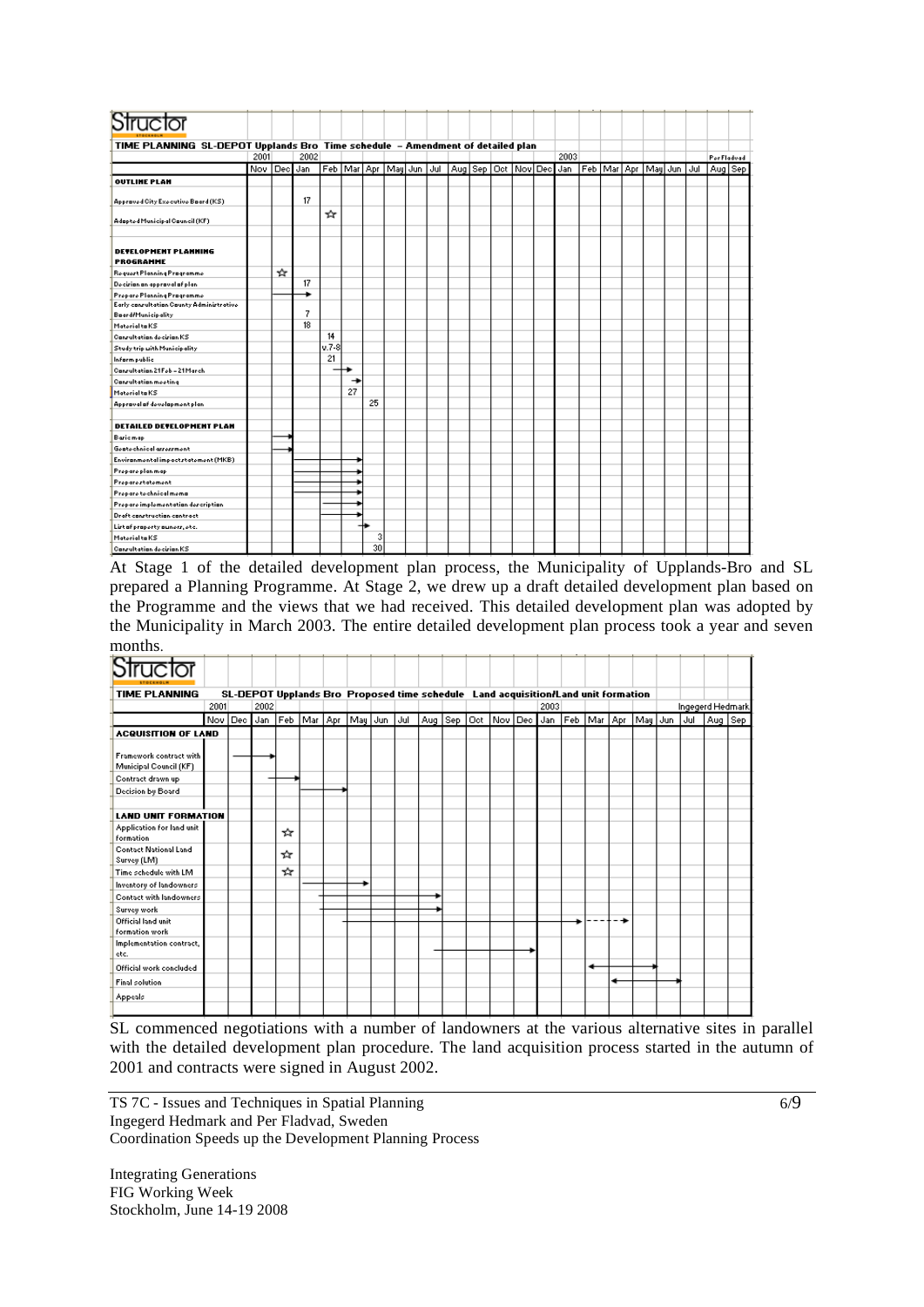## **Land unit formation**

In order to be able to apply for land unit formation, the applicant needs to be a landowner or an owner of other kinds of proprietary rights. In order to commence the process, SL commissioned the National Land Survey to start the preparatory work for the land prior to the forthcoming formation of the land units. When a contract for the acquisition of the land had been completed, this assignment was converted into the official consideration of the land unit formation proposal. The official work then progressed, as far as possible, in parallel with the detailed development plan work up until the time at which the plan was to enter into force. All official consideration of the matter had basically already been done by the date on which the plans were approved. However, owing to appeals, the matter was held up until the detailed development plan entered into final force.

- The official consideration dealt with several land law measures:
- Partitioning and land unit adjustments to form a new plot;
- Easements for the benefit of the municipal property to renew and maintain pathways;
- The establishment of a joint facility for a common access road;
- Adjustments to land rights involving buying out association rights within the proposed depot plot.

All National Land Survey decisions were based on the agreements that had been drawn up. Consequently, these agreements provided great savings in time as it was possible to conclude the official consideration of the matter without having to hold further meetings, and decisions could consequently be made on the basis of the documents submitted.

Close cooperation with the National Land Survey and an unconventional creative approach towards the task represented one of the preconditions for being able to advance the matter as described above. The National Land Survey actively contributed in the consultation phase of the detailed development plan with valuable comments on the plan drawings; most of the implementation issues could be resolved jointly between ourselves and the National Land Survey. In this way, it has also been possible for the official documents to be drawn up in advance.

#### **Project work**

From the outset, our work primarily focussed on thoroughly analysing the planning and permit procedure that lay ahead and also the scope of the permits required. What were the risks? Were there any opportunities to save time? What would be required to achieve this? Which decisions were dependent on other decisions? What legislation was involved and consequently what public authorities? What contacts should be made at an early phase to inform the bodies involved and find out what was required for a decision to be made or permit granted? Who was to be responsible for the respective areas?

The advantage in contacting the authorities affected at an early stage is, among other things, that many issues involved in the various processes have a bearing on other issues. Early dialogue means that many issues can be resolved early in the process, thereby cutting future processing times.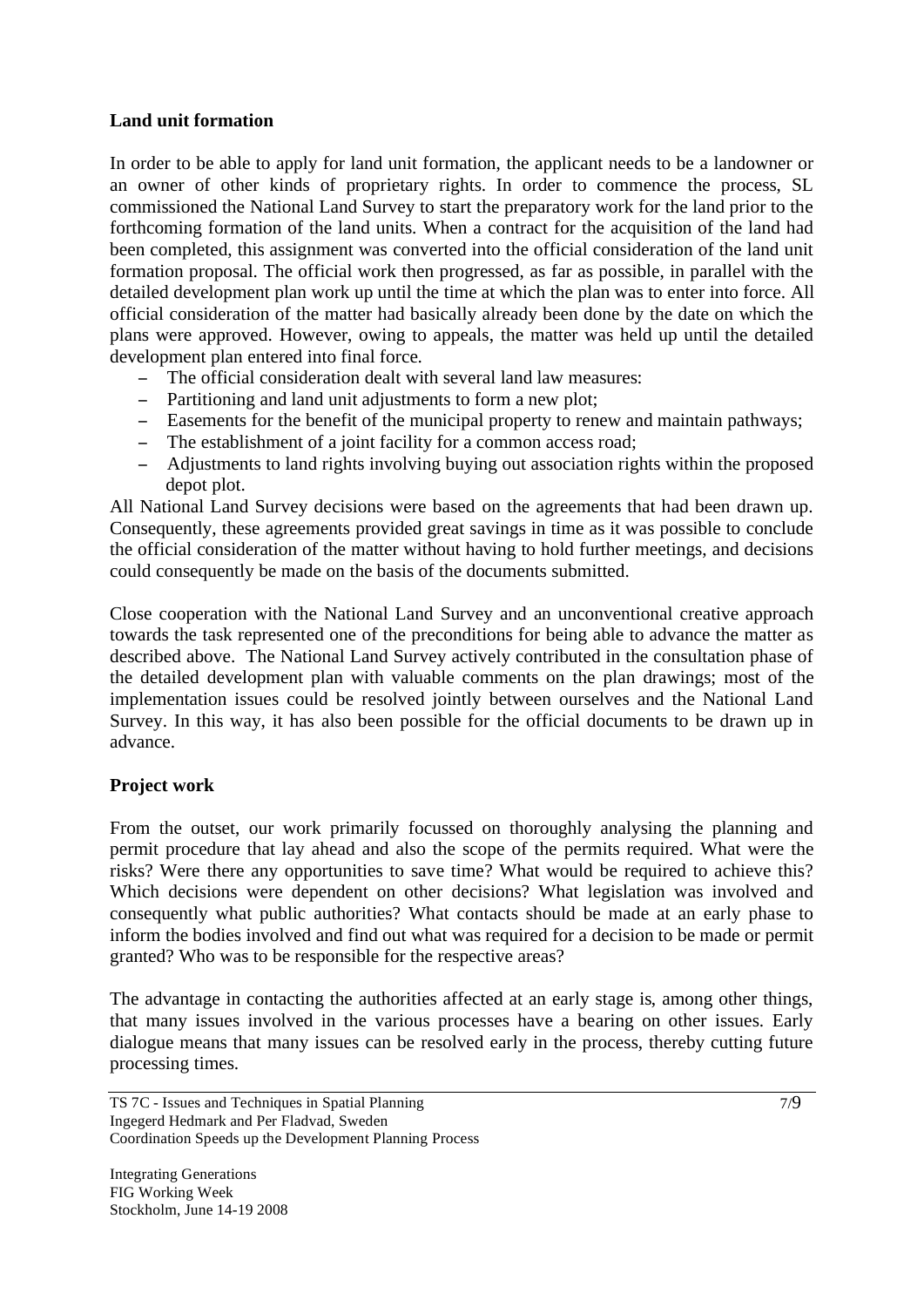## **Feedback and debriefing**

During the course of the project, we have had ongoing feedback and debriefing with the relevant authorities and other parties affected. The large number of questions that had to be dealt with required these interests and activities to be coordinated. Such coordination is necessary and has been managed by an officer appointed to act as the 'spider in the web', who thereby obtained a good overall appreciation of the various procedures involved. Information about how these matters are progressing, any changes, etc. are then notified to all parties involved in the project on an ongoing basis so that everybody is able to plan their work according to the applicable time schedule. In our sub-project, 'Planning and permit issues', each individual's responsibility has been made clear by comprehensive project and assignment descriptions.

It has been said that it is much more difficult to finish a project than to start one. SL concluded this project with a follow-up and feedback of experience, where all those involved, with their respective areas of responsibility, contributed and participated in the preparation of the final report on the project. The participation and experience of all parties represents a vital component for subsequently being able to develop alternative methods and ways of working towards, whenever feasible, the shortening of processing times and improving the efficiency of planning and permit procedures.



TS 7C - Issues and Techniques in Spatial Planning Ingegerd Hedmark and Per Fladvad, Sweden Coordination Speeds up the Development Planning Process